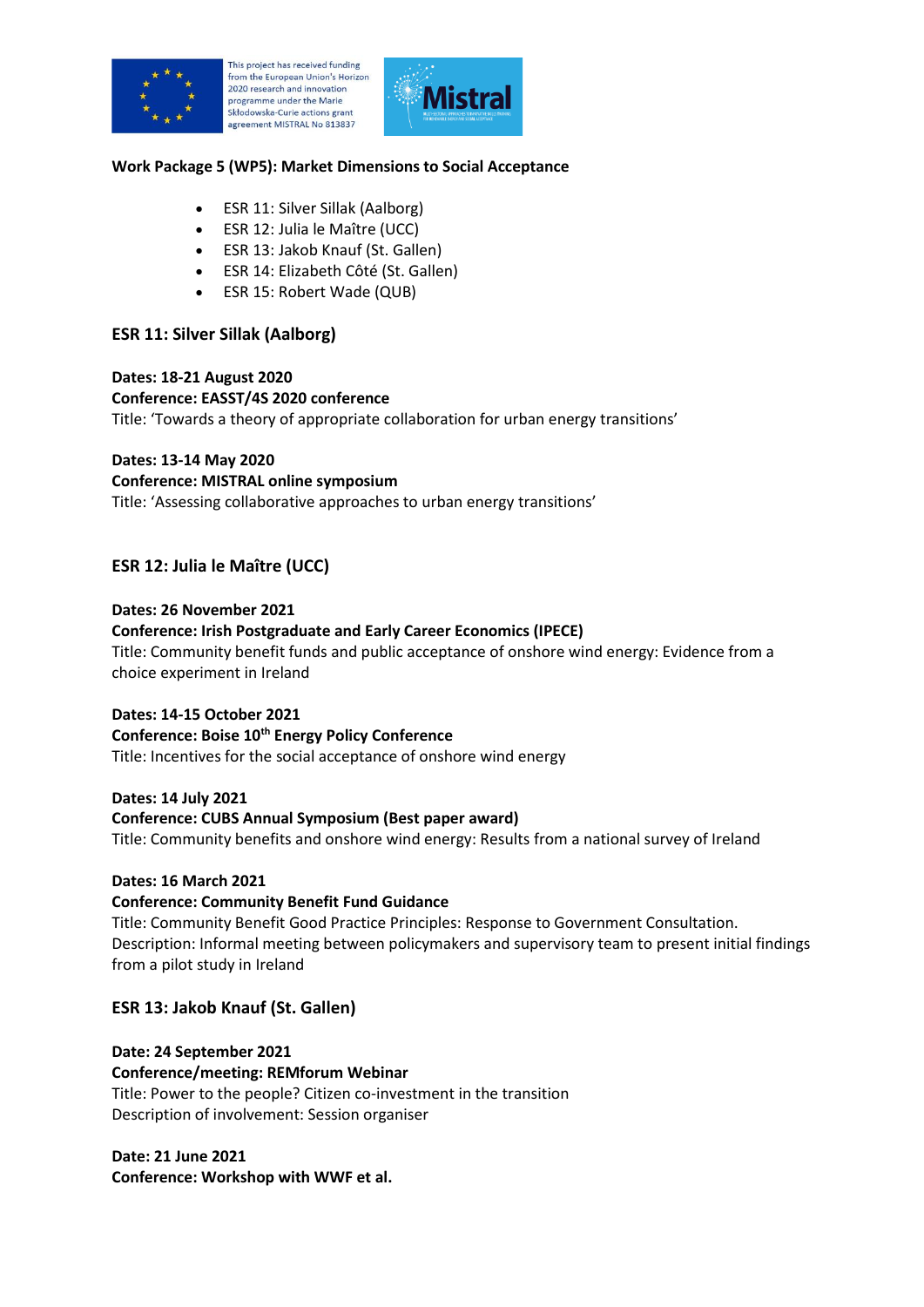

This project has received funding from the European Union's Horizon 2020 research and innovation programme under the Marie Skłodowska-Curie actions grant agreement MISTRAL No 813837



Title: Can't buy me acceptance? – Public attitude and financial incentives in contested wind energy projects in Germany

### **Date: 16.12.2021**

## **Conference/meeting: Science to practice: Politische und wirtschaftliche Aspekte der Windenergie with FA Wind (organized by MISTRAL ESRs)**

Title: Community benefits and co-investments: Germany

#### **Date: 9 September 2020**

## **Conference: 9th INREC 2020 - Uncertainties in Energy Markets**

Title: 'Can't buy me acceptance? – Public attitude and financial incentives in contested wind energy projects in Germany'

Link to conference programme: [https://www.inrec.wiwi.uni-due.de/previous-conferences/9th-inrec](https://www.inrec.wiwi.uni-due.de/previous-conferences/9th-inrec-conference-2020-09-10-september/conference-program/)[conference-2020-09-10-september/conference-program/](https://www.inrec.wiwi.uni-due.de/previous-conferences/9th-inrec-conference-2020-09-10-september/conference-program/)

## **Date: 2nd October 2020**

## **Conference: #REMForum Green Bag Series Webinar**

Title: Community Investment & Social Acceptance - 'Wind Energy Benefits: Can't buy me acceptance?'

Link: [https://www.youtube.com/watch?v=ti84sKa\\_bGs](https://www.youtube.com/watch?v=ti84sKa_bGs)

# **ESR 14: Elizabeth Côté (St. Gallen)**

**Date: 2nd April 2020 Conference: E-LAND Webinar - BUSINESS MODEL INNOVATION IN ENERGY (Online)** Presentation title: N/A Link to presentation: N/A Involvement: Speaker in panel discussion on Community engagement and Business models

**Date: 2nd October 2020 Conference: Community Investment and Social Acceptance** Involvement: Co-organizer & Moderator

**Date: 9th October 2020 Conference: Harnessing positive emotions for wind energy (Online)** Date: 09/10/2020 Involvement: Moderation of the Q&A session

**Date: 16.12.2021 Conference: Webinar: Science to practice: Political & Economic Aspects of Wind Energy (FA Wind)** Description of involvement: Moderator

**Date: 2 October 2020 Conference: REMForum Green Bag Series Webinar** Description of involvement: Facilitator Link: [https://www.youtube.com/watch?v=ti84sKa\\_bGs](https://www.youtube.com/watch?v=ti84sKa_bGs)